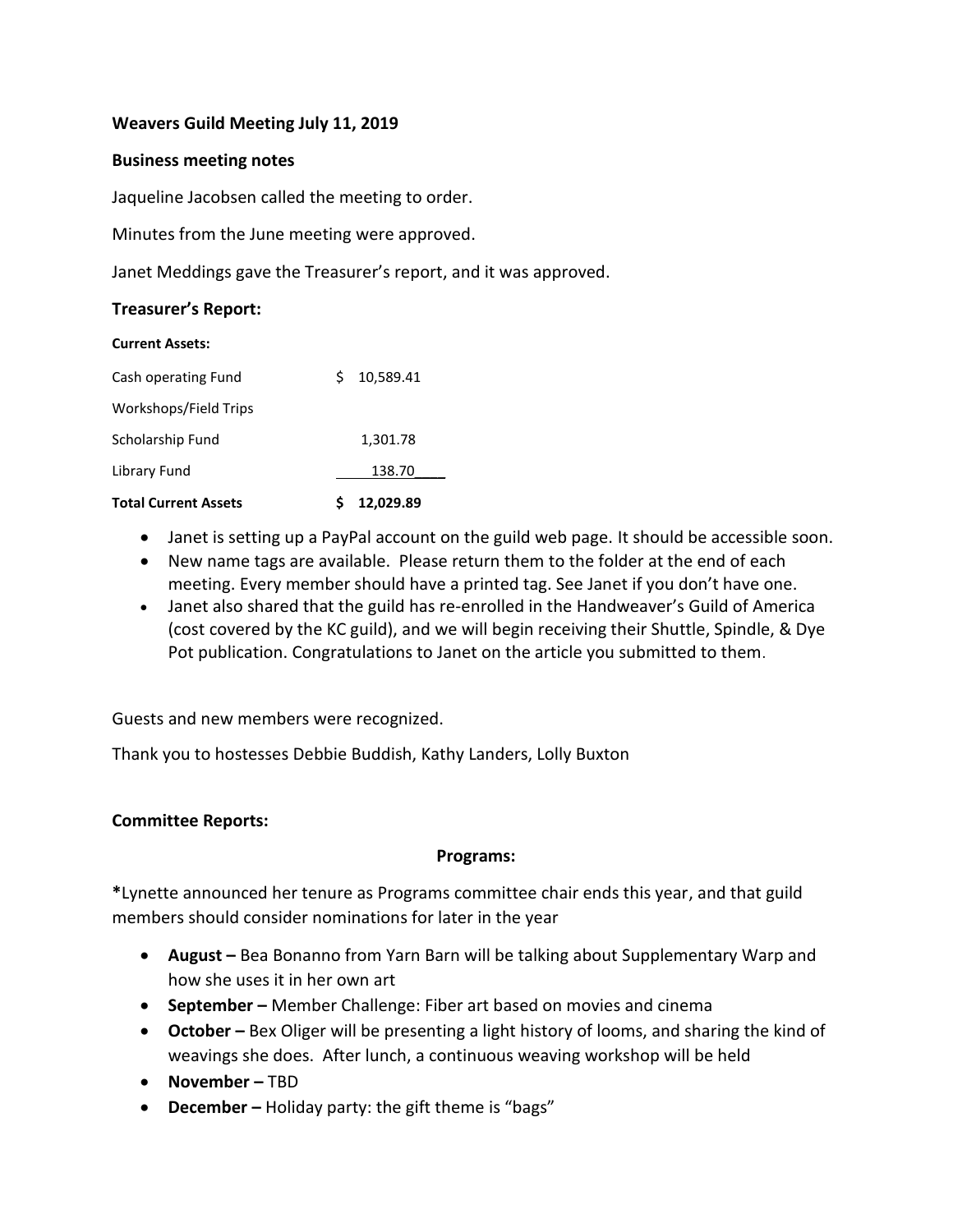### **Workshops**

- **October 10** triangle loom (continuous strand weaving) workshop \$50 after lunch on your own, following the October meeting. The class will be approximately 3 hours long. Sign up ahead of time by contacting Marcia Harvey
- **November -** workshop on making a wool Christmas tree, taught by Georgia Adams at the Georgeville Store.

# **Service Project**

- The Weaver's Guild provides hand-work projects for the Hospice House as a service to our community. Contact Jackie Kincaide for more information.
- When you bring supplies for this project, please put them in zip lock bags, and bring supplies for an entire project; for example, embroidery hoops, cloth, pattern, thread, needle, and scissors, *or* color pages and crayons or pencils, *or* yarn, crochet hook, pattern, and scissors…. Please begin the project, so the person who takes it up can just continue without having to think or plan. Examples would be to knit a few rows of a scarf, or embroider a leaf, etc.

# **Library**

New books are available in the library, as well as the whole set of Weaver's Craft Magazines.

# **Scholarships**

Gail White asks that everyone see the updated scholarship guidelines in the directory. Send any scholarship applications to Gail, who will forward them to the board for approval. Scholarships can be used to pay for real time or on-line classes.

# **Mentoring**

Mentors are needed to serve those in the Southeast quadrant of the metro area

# **Sewing Group**

- There will be no meetings in July or August, but on-line communication is encouraged
- In September Jacqueline Jacobsen will present a program on seam finishes
- They meet on the first Saturday of every month from 10 to 12 at the Yarn Mercantile in Independence, MO.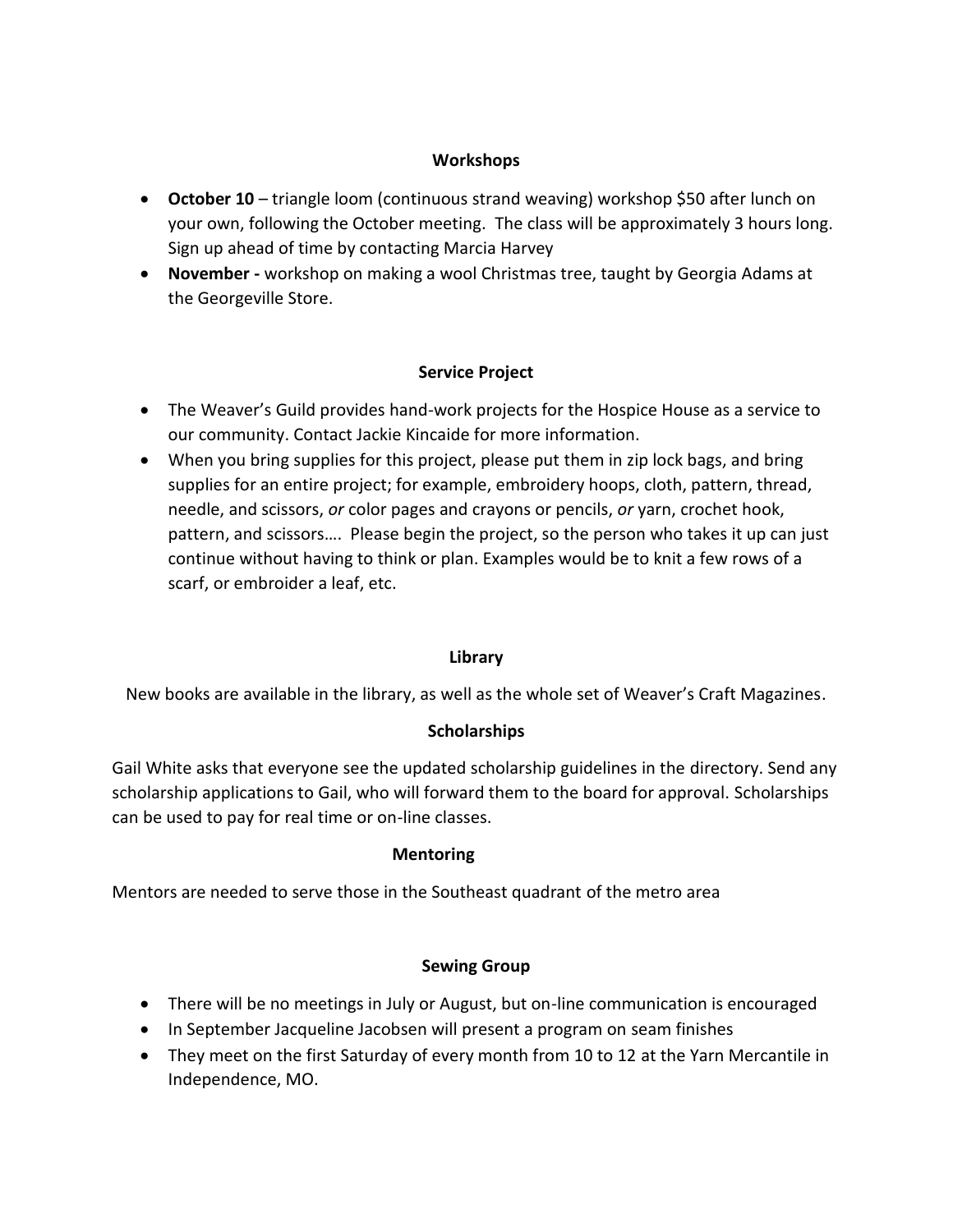#### **KAWS**

- Registration for KAWS 2019 is available on the website. Dates for this event are October 11-13, and it will be at the Lion County Historical Center in Emporia, KS. Cost for registration is \$50. Classes are free. Vendors welcome.
- Registration for KAWS 2020 will begin November, 2019, and will be available on line. The 2020 conference will be held on the first weekend of May, and will be the first time KAWS has worked along-side Missouri Fiber Artists. It presents a unique opportunity for sharing talent and knowledge. Kansas City Weaver's Guild will host. Volunteers are needed in all areas.

The schedule so far includes workshops, classes, general conference, and key-note speaker.

### **Felting Group**

Felters will meet this month at the home of Barrie Mason on July 27. They will be learning about and experimenting with the Korean method of felting paper.

### **Rigid Heddle Group**

The Rigid Heddle study group will continue to meet the last Thursday of each month at 10:00 am at the home of Mary Babcock in Lee's Summit. Everyone is welcome.

### **Creative Hand**

The dates for Creative Hand this year are November 22-23 at the Old Shawnee Mission Town Hall. It is an opportunity for crafters to show-case and their sell their work. The early-bird deadline for sellers is July 31. Registration forms are available from Leesa Duby and Sandy Cahill

### **Old Business**

- A rigid heddle class for beginning weavers will be offered at the Plaza branch of the Kansas City Public Library. The class is open to the public after guild members have had an opportunity to enroll. There will be a minimal cost of \$20 per student. The purpose of the class is to share knowledge and to spark community interest in weaving. All materials will be provided, and students will take home a dish towel. See Rebekkah Foote if you are able to provide a loom or volunteer to help in the class.
- The Anniversary Committee are discussing creating a book of weaving samples for the  $70<sup>th</sup>$ anniversary of the guild. They will be encouraging all members to participate. If you are interested in being part of this committee, contact Judy Santner or Sue Metzler.